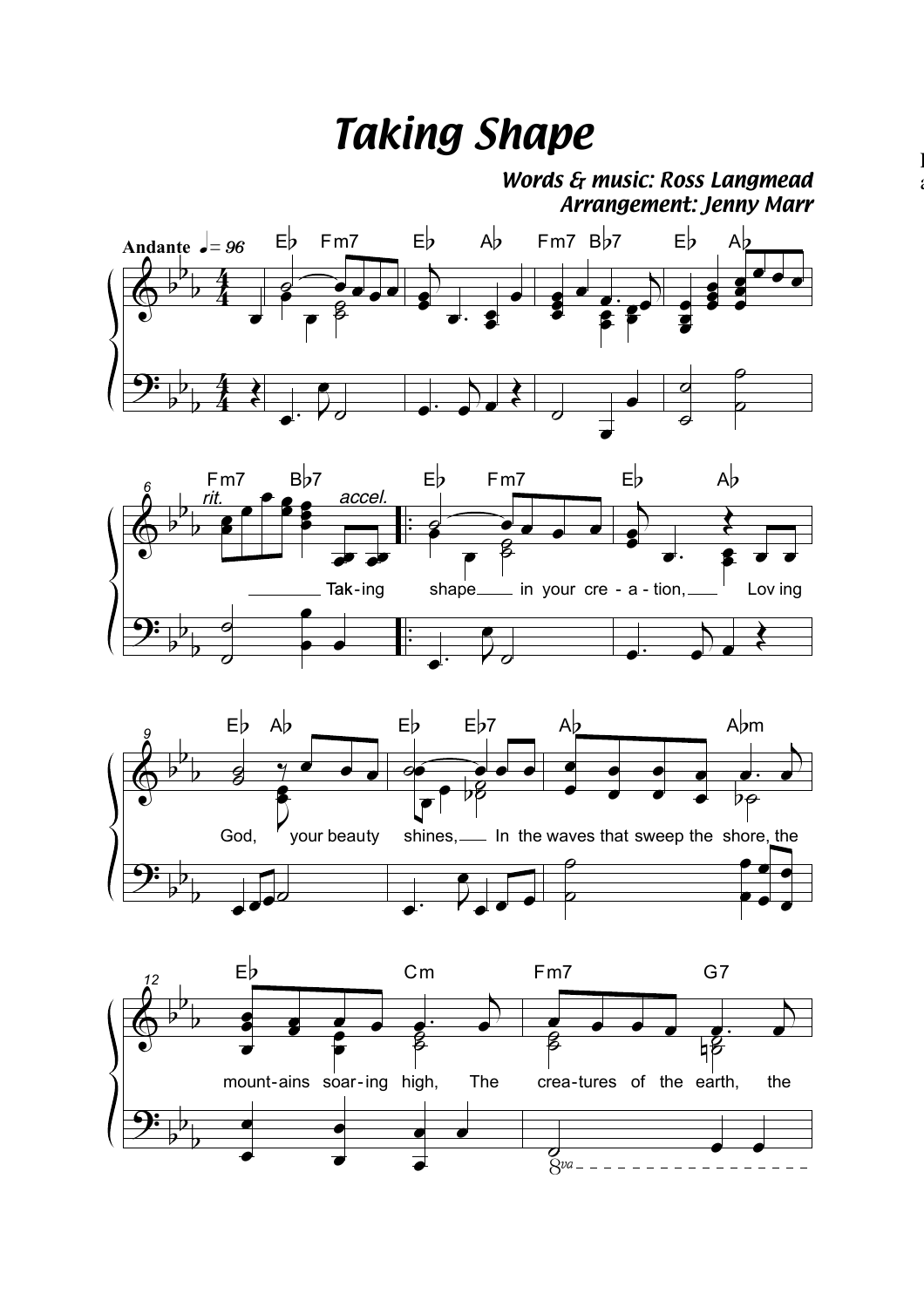*Taking Shape, p. 2 of 3*